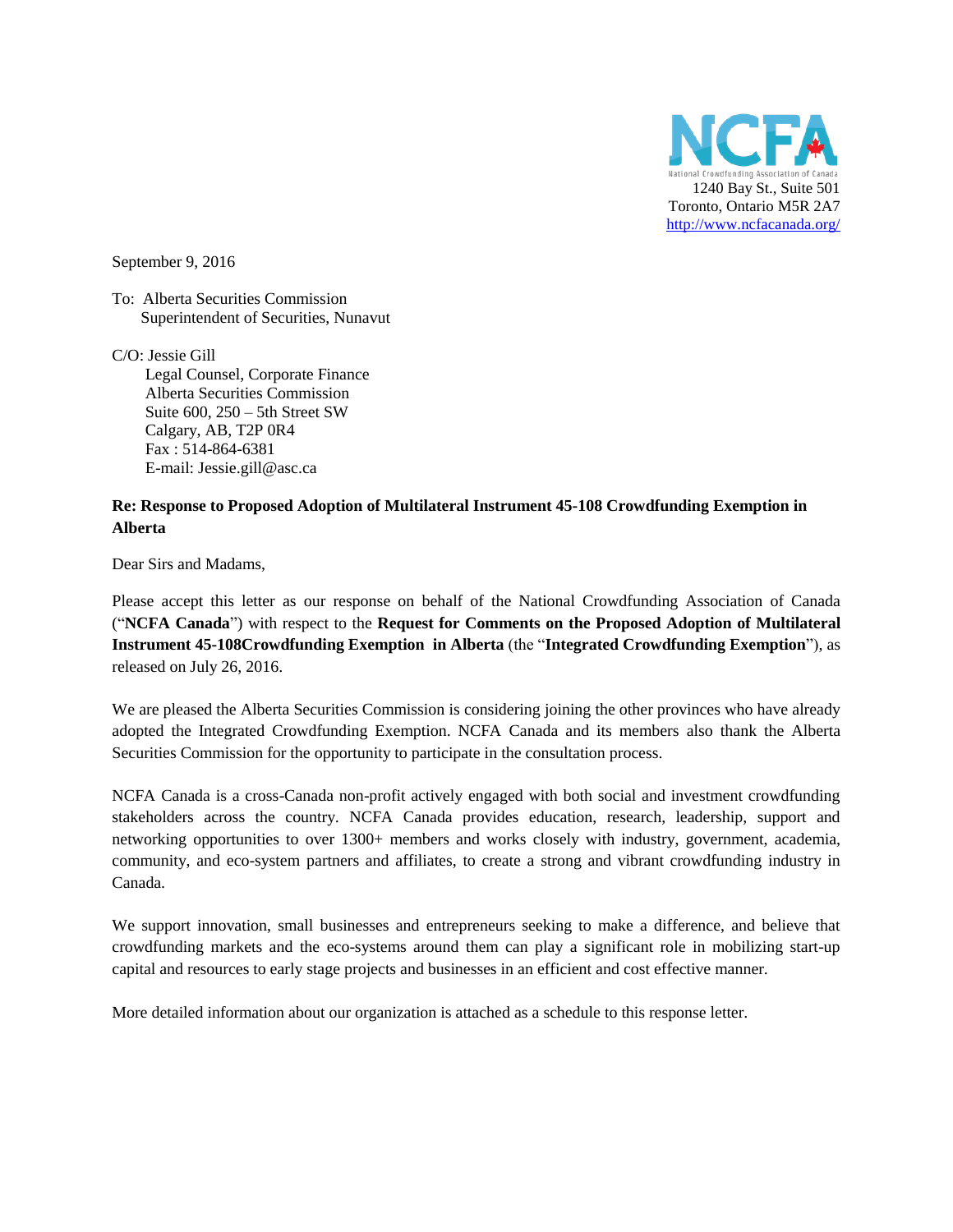

# **Our Comments on Adoption of the Integrated Crowdfunding Exemption**

### *General*

We support the adoption of the Integrated Crowdfunding Exemption in Alberta. It is our opinion, however, that the Alberta Securities Commission should be adopting the Saskatchewan and Manitoba version of the Integrated Crowdfunding Exemption and not the Ontario version of the exemption.

The Integrated Crowdfunding Exemption came into effect January 25, 2016 in the provinces of Manitoba, Nova Scotia, New Brunswick, Ontario, and Quebec. It will come into effect in Saskatchewan on ministerial approval which has not yet been obtained. Alberta will be the seventh jurisdiction in Canada to adopt the Integrated Crowdfunding Exemption.

It is our opinion that the harmonization of the capital-raising exemptions in Canada should be a top priority of all Canadian securities regulators. Ideally, the Integrated Crowdfunding Exemption and the Start-Up Crowdfunding Exemption, as set-out in Multi-lateral CSA Notice 45-316, should be available to issuers in every province and territory in Canada. The requirements and application of both these exemptions should also be identical and not have nuanced differences as they do now.

#### *Slow Start to Use of Canadian Crowdfunding Specific Exemptions*

As of today's date, no portal has registered under the Integrated Crowdfunding Exemption. We are also unaware of any registered dealers who have amended their registration to include sales under the Integrated Crowdfunding Exemption through a portal. As a result, no issuers have conducted a financing using the Integrated Crowdfunding Exemption in Canada since it became effective in January 2016.

The Start-Up Crowdfunding Exemption, available in British Columbia, Manitoba, New Brunswick, Nova Scotia, Quebec and Saskatchewan, has also had a slow start in Canada but is starting to gain traction. There are now eight portals registered under the Start-Up Crowdfunding Exemption and one exempt market dealer who is registered to include sales under this exemption through their portal. Issuers have closed financing on a number of these portals in British Columbia and Quebec.

There are also eight funding portals run by exempt market dealers and one portal registered as a restricted dealer utilizing the accredited investor and offering memorandum exemption. These portals have been more active in closing financings than the portals utilizing the Start-Up Crowdfunding Exemption.

In the United States Title III Crowdfunding rules became effective May 16, 2016. [Fifteen portals have](http://www.finra.org/about/funding-portals-we-regulate)  [registered](http://www.finra.org/about/funding-portals-we-regulate) under the exemption and [ninety-nine issuers](https://searchwww.sec.gov/EDGARFSClient/jsp/EDGAR_MainAccess.jsp?search_text=*&sort=Date&startDoc=101&numResults=10&isAdv=true&formType=FormC&fromDate=mm/dd/yyyy&toDate=mm/dd/yyyy&stemming=true) have launched crowdfunding campaigns under the exemption. As of July 18, 2016, [35 states have approved an intrastate crowdfunding exemption.](http://nasaa.cdn.s3.amazonaws.com/wp-content/uploads/2014/12/Intrastate-Crowdfunding-Slides-7-18-16.pdf) Portals have registered across the United States under these various intrastate exemptions. [Texas](https://www.ssb.texas.gov/texas-securities-act-board-rules/texas-intrastate-crowdfunding/registered-crowdfunding-portals) alone has over ten portals registered under its intrastate crowdfunding exemption and portal rules. Over one-hundred and sixty-six issuers have launched crowdfunding campaigns utilizing these various intrastate crowdfunding exemptions. The Title III Crowdfunding rules and the various intrastate crowdfunding rules are similar to the Integrated Crowdfunding Exemption but vary in ways that has made these rules more attractive to portal operators and issuers.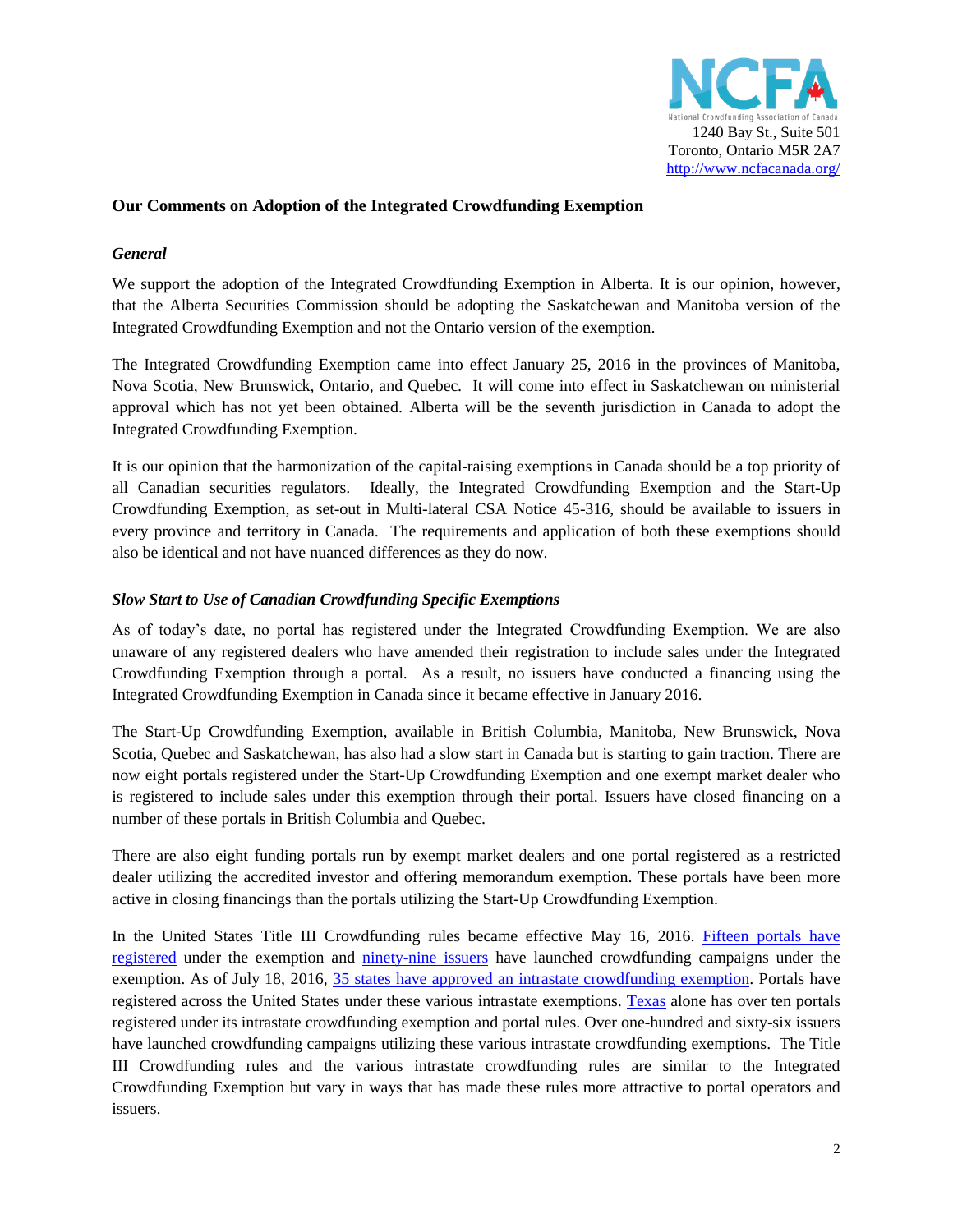

Although we are disappointed the Integrated Crowdfunding Exemption has not been utilized, we believe it is too early to determine whether the Integrated Crowdfunding Exemption is of no interest to private or public issuers who may rely on this exemption to issue securities.

Other jurisdictions such as the UK, Europe and the US also had a slow start to the use of their funding portals. The use of these portals however have doubled or tripled year after year over the past four years in these jurisdictions. We expect a similar evolution of the use of funding portals will occur in Canada as investors and issuers become aware of and educated about this form of raising capital and investing, and the rules are adjusted to fall more in line with those in other jurisdictions.

# *Suggestions for Improvements to the Integrated Crowdfunding Exemption*

We provide the following suggestions and comments for the purpose of encouraging you and other regulators in the participating jurisdictions to discuss how the Integrated Crowdfunding Exemption can be revised to be more palatable to potential portal operators and private small and medium enterprises (SMEs). We certainly do not want to encourage the Alberta Securities Commission to adopt its own twists to the Integrated Crowdfunding Exemption at this time. The majority of the suggested changes below are for future consideration.

# **Too Many Subtle Variations in to the Integrated Crowdfunding Exemption**

One of the perceived issues of the Integrated Crowdfunding Exemption concerns the variations of the exemption adopted in different participating jurisdictions. A securities exemption that is identical in every jurisdiction across Canada is the ideal that Canadian securities regulators should actively pursue as a goal any time a new rule is adopted. The feedback we have received is that issuers and their advisors believe the Integrated Crowdfunding Exemption has too many variations from jurisdiction to jurisdiction which makes the rule difficult to understand and use. The chart below sets-out the main differences.

| Jurisdictional Differences in MI 45-108 Crowdfunding                                            |                                                                                                                                |                                               |                                               |                 |                     |        |
|-------------------------------------------------------------------------------------------------|--------------------------------------------------------------------------------------------------------------------------------|-----------------------------------------------|-----------------------------------------------|-----------------|---------------------|--------|
|                                                                                                 | <b>Ontario</b>                                                                                                                 | <b>New</b><br><b>Brunswick</b>                | <b>Nova Scotia</b>                            | <b>Manitoba</b> | <b>Saskatchewan</b> | Quebec |
| <b>Investment Limits</b><br>Non-accredited investors have a<br>cap of \$2,500 per distribution. | Non-accredited<br>investors<br>capped at<br>\$10,000 per<br>year for all CF                                                    | No aggregate cap for CF investments per year. |                                               |                 |                     |        |
| Accredited investors have a cap<br>of \$25,000 per distribution.                                | investments.<br>Accredited<br>investors<br>capped at<br>\$50,000 per<br>year for all CF<br>investments,<br>unless<br>permitted |                                               | No aggregate cap for CF investments per year. |                 |                     |        |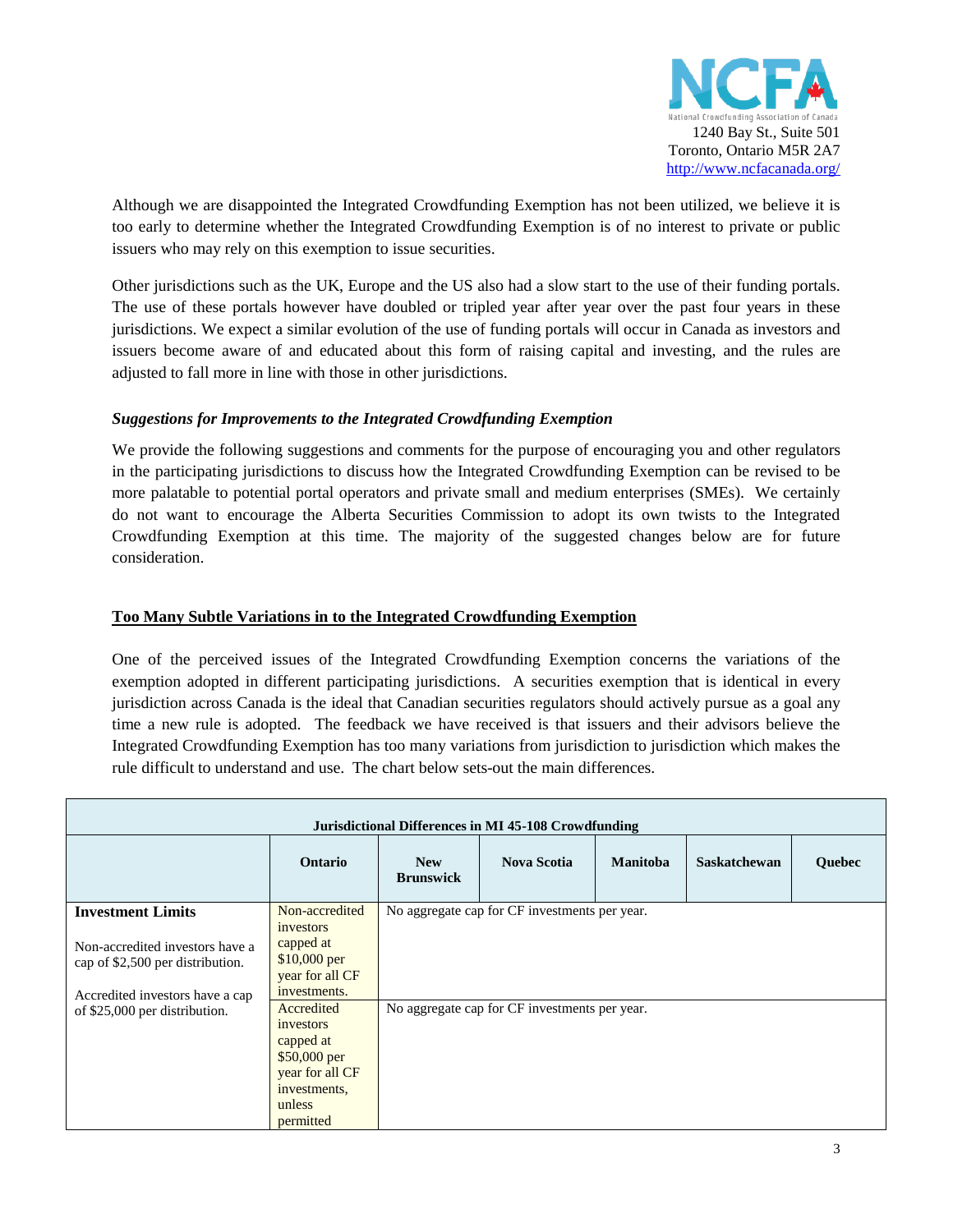

| <b>Jurisdictional Differences in MI 45-108 Crowdfunding</b> |                                                                                                                                                                                                                                   |                                                                                                                                                                                                                                                                                                                                                                                |                                                                                                                                       |          |                     |                                                                                                                                                                           |
|-------------------------------------------------------------|-----------------------------------------------------------------------------------------------------------------------------------------------------------------------------------------------------------------------------------|--------------------------------------------------------------------------------------------------------------------------------------------------------------------------------------------------------------------------------------------------------------------------------------------------------------------------------------------------------------------------------|---------------------------------------------------------------------------------------------------------------------------------------|----------|---------------------|---------------------------------------------------------------------------------------------------------------------------------------------------------------------------|
|                                                             | <b>Ontario</b>                                                                                                                                                                                                                    | <b>New</b><br><b>Brunswick</b>                                                                                                                                                                                                                                                                                                                                                 | <b>Nova Scotia</b>                                                                                                                    | Manitoba | <b>Saskatchewan</b> | Quebec                                                                                                                                                                    |
|                                                             | client. No limits<br>apply to<br>permitted<br>client.                                                                                                                                                                             |                                                                                                                                                                                                                                                                                                                                                                                |                                                                                                                                       |          |                     |                                                                                                                                                                           |
| <b>Document Requirements</b>                                | Confirmation of<br>investment limit<br>Form 45-108F3<br>from investors<br>required.                                                                                                                                               | No investment limit form required.                                                                                                                                                                                                                                                                                                                                             |                                                                                                                                       |          |                     |                                                                                                                                                                           |
|                                                             | No accredited<br>investor<br>confirmation or<br>validation<br>required, but<br>portal required<br>to obtain<br>additional<br>information to<br>determine if<br>investor meets<br>accredited or<br>permitted client<br>definition. | Accredited investor confirmation and validation if investing over \$2,500.                                                                                                                                                                                                                                                                                                     |                                                                                                                                       |          |                     |                                                                                                                                                                           |
|                                                             | Offering<br>documents<br>considered an<br>offering<br>memorandum<br>with rights<br>available under<br>s. 130.1 of ON<br>securities act.                                                                                           | N/A                                                                                                                                                                                                                                                                                                                                                                            | Offering<br>documents<br>considered an<br>offering<br>memorandum<br>with rights<br>available under s.<br>138 of NS<br>securities act. | N/A      | N/A                 | Offering<br>documents<br>and material<br>considered<br>authorized in<br>lieu of<br>prospectus<br>with rights of<br>action in s.<br>217 to 221 of<br>QU securities<br>act. |
|                                                             | No direction regarding language.                                                                                                                                                                                                  | Documents<br>must be in<br>French only<br>or in French<br>and English.                                                                                                                                                                                                                                                                                                         |                                                                                                                                       |          |                     |                                                                                                                                                                           |
| <b>Ongoing Disclosure</b><br><b>Obligations</b>             | issuer.                                                                                                                                                                                                                           | Notice of specified key events if a non-reporting<br>No key event notice.<br>No restriction on affiliation. A restricted dealer funding portal that is affiliated with<br>another registered firm must establish internal controls and appropriate policies and<br>procedures to manage the risks associated with operating an affiliated restricted dealer<br>funding portal. |                                                                                                                                       |          |                     |                                                                                                                                                                           |
| Portal                                                      | A restricted<br>dealer funding<br>portal must not<br>be an affiliate<br>of another<br>registered<br>dealer,<br>registered<br>adviser, or                                                                                          |                                                                                                                                                                                                                                                                                                                                                                                |                                                                                                                                       |          |                     |                                                                                                                                                                           |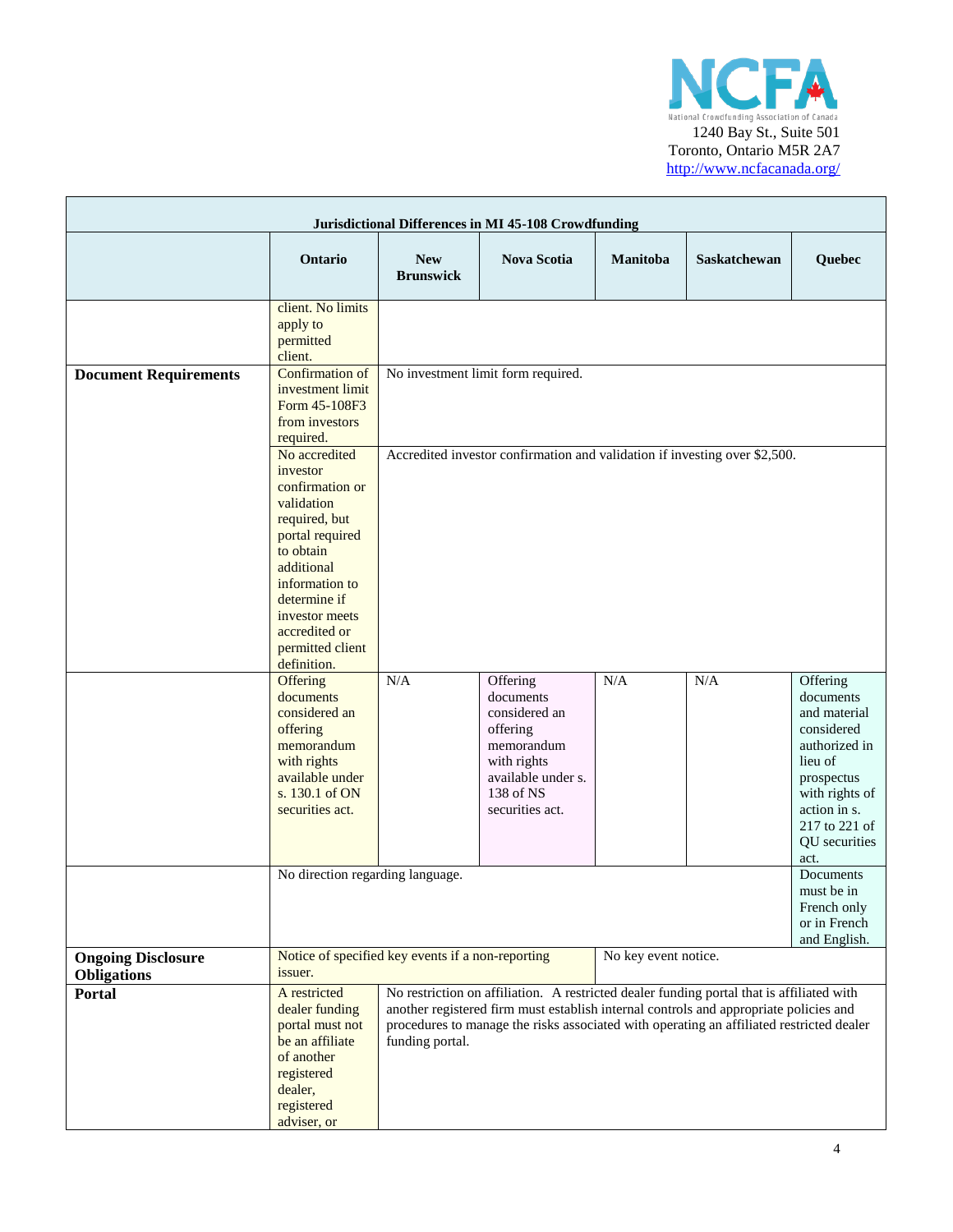

| <b>Jurisdictional Differences in MI 45-108 Crowdfunding</b> |                                                        |                                |                                                                                     |          |                     |        |
|-------------------------------------------------------------|--------------------------------------------------------|--------------------------------|-------------------------------------------------------------------------------------|----------|---------------------|--------|
|                                                             | Ontario                                                | <b>New</b><br><b>Brunswick</b> | <b>Nova Scotia</b>                                                                  | Manitoba | <b>Saskatchewan</b> | Quebec |
|                                                             | registered<br>investment fund<br>manager.              |                                |                                                                                     |          |                     |        |
|                                                             | Substitution of<br>NI 31-103<br>requirements           | No local rule substitutions.   |                                                                                     |          |                     |        |
|                                                             | for similar (but<br>not identical)<br>Ontario          |                                |                                                                                     |          |                     |        |
|                                                             | <b>Securities Act</b><br>registration<br>requirements. |                                |                                                                                     |          |                     |        |
|                                                             | <b>Issuer access</b>                                   |                                | No confirmation of agent requirement.                                               |          |                     |        |
|                                                             | agreement must<br>include<br>confirmation              |                                |                                                                                     |          |                     |        |
|                                                             | funding portal<br>is agent of<br>issuer for            |                                |                                                                                     |          |                     |        |
|                                                             | purposes of a<br>distribution                          |                                |                                                                                     |          |                     |        |
|                                                             | under the CF<br>exemption.                             |                                |                                                                                     |          |                     |        |
|                                                             | Restricted<br>dealer can only                          | CF Exemption.                  | Restricted dealer portal may act for a distribution under CF Exemption and Start-Up |          |                     |        |
|                                                             | act for a<br>distribution                              |                                |                                                                                     |          |                     |        |
|                                                             | under CF<br>Exemption.                                 |                                |                                                                                     |          |                     |        |

The proposed version of the Integrated Crowdfunding Exemption to be adopted in Alberta mirrors the Ontario version other than: (1) there is no requirement for a notice of specified key events if a private issuer; (2) the offering documents are considered an offering memorandum with rights available under the Alberta Securities Act; and (3) restricted dealers may also sell securities under the *Alberta Securities Commission Rule 45-517 Prospectus Exemption for Start-up Businesses* (the "**Start-up Business Exemption**"). If adopted in Alberta as proposed, Canada will have yet another version of the Integrated Crowdfunding Exemption.

### **There should be no Caps on Accredited Investors under the Rule**

There appears to be no logical reason to impose distribution caps or aggregate yearly investment caps on accredited investors under this exemption.

Under the existing accredited investor exemption there are no caps on the amount someone who is qualified as an accredited investor can invest in a distribution, or yearly limit as to how much they may invest in public or private issuers. The accredited investor exemption is based on the premise that someone who is an accredited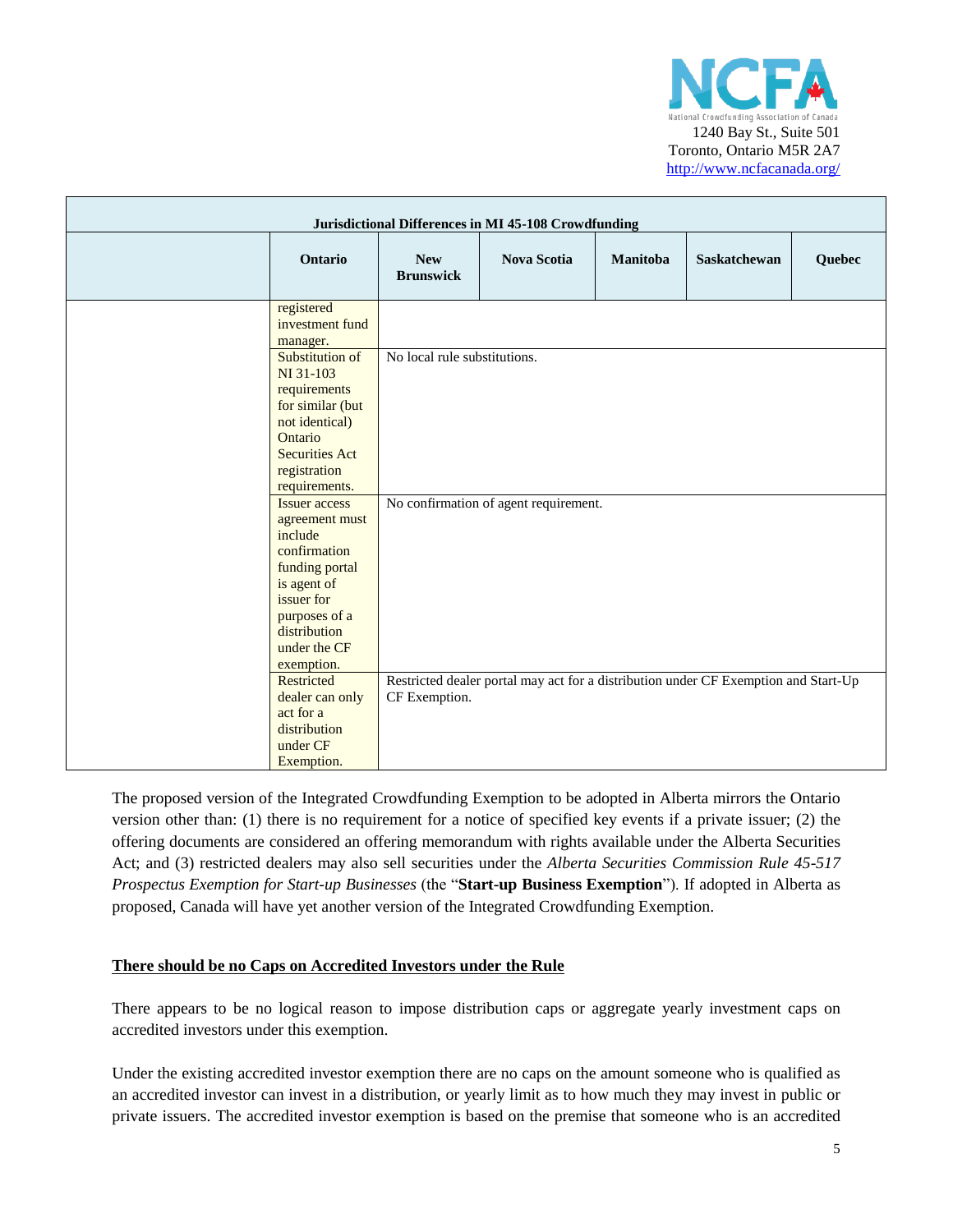

investor has the financial sophistication and ability to sustain the risk of loss of investment or the ability to protect themselves which render the protections of the securities act's registration process unnecessary. It is unclear why accredited investors now need protection from investing in securities offered under the Integrated Crowdfunding Exemption or should be discouraged from participating in these offerings.

Issuers are forced to run two concurrent offerings (one utilizing the Integrated Crowdfunding Exemption and another utilizing the accredited investor exemption) if an accredited investor wishes to invest more than \$25,000 or the issuer or investor is located in Alberta and Ontario and the investor has maxed out his yearly investment cap of \$50,000. Not only does this add complexity, it removes valuable information about who is interested in investing in an issuer and the benefits accredited investors bring to the due diligence process of a crowdfunding investment.

Non-accredited investors benefit when accredited investors (angels, venture capitalists, and market professionals) participate in a crowdfunding offering as they often have the means and ability to evaluate the merits of the business and offering. If accredited investors are restricted or absent from these offerings, nonaccredited investors cannot take advantage of the knowledge base accredited investors can bring to the shared evaluation process. Limiting and discouraging the participation of accredited investors removes a potentially important investor protection mechanism in equity crowdfunding.

We strongly encourage Alberta to not adopt the Ontario version of the Integrated Crowdfunding Exemption which imposes an aggregate yearly investment cap on accredited investors and instead to join the other participating jurisdictions in adopting a version of the exemption with no yearly investment caps. We also encourage Alberta and the other participating jurisdictions to eliminate the per distribution cap currently in place for accredited investors.

# **Accredited Investor Confirmation and Validation**

Except in Ontario (and Alberta), issuers and portals are required to confirm and validate if an investor is an accredited investor if the acquisition cost is greater than \$2,500. In all jurisdictions, if an investor indicates they are an accredited investor or a permitted client, the portal is required to obtain further information from the purchaser in order to determine whether the purchaser has the requisite income or assets to meet the terms of the accredited investor or permitted client definition.

Portals and issuers struggle with what is required of them to confirm and validate that someone is an accredited investor. Ideally, they would like to be able to rely on self-declarations by investors or use a check-the-box approach, however, regulatory actions across Canada and guidelines issued by various regulators have indicated these actions are not sufficient to determine if someone is an accredited investor.

It appears Ontario's (and Alberta's) *Form 45-108F3 - Confirmation of Investment Limits* not only serves to provide information about investment limits but also confirms for issuers (but not portals) an investor is an accredited investor. If this is true we encourage all participating jurisdictions to adopt an accredited investor confirmation and validation form that issuers and portals can rely on to determine if someone is an accredited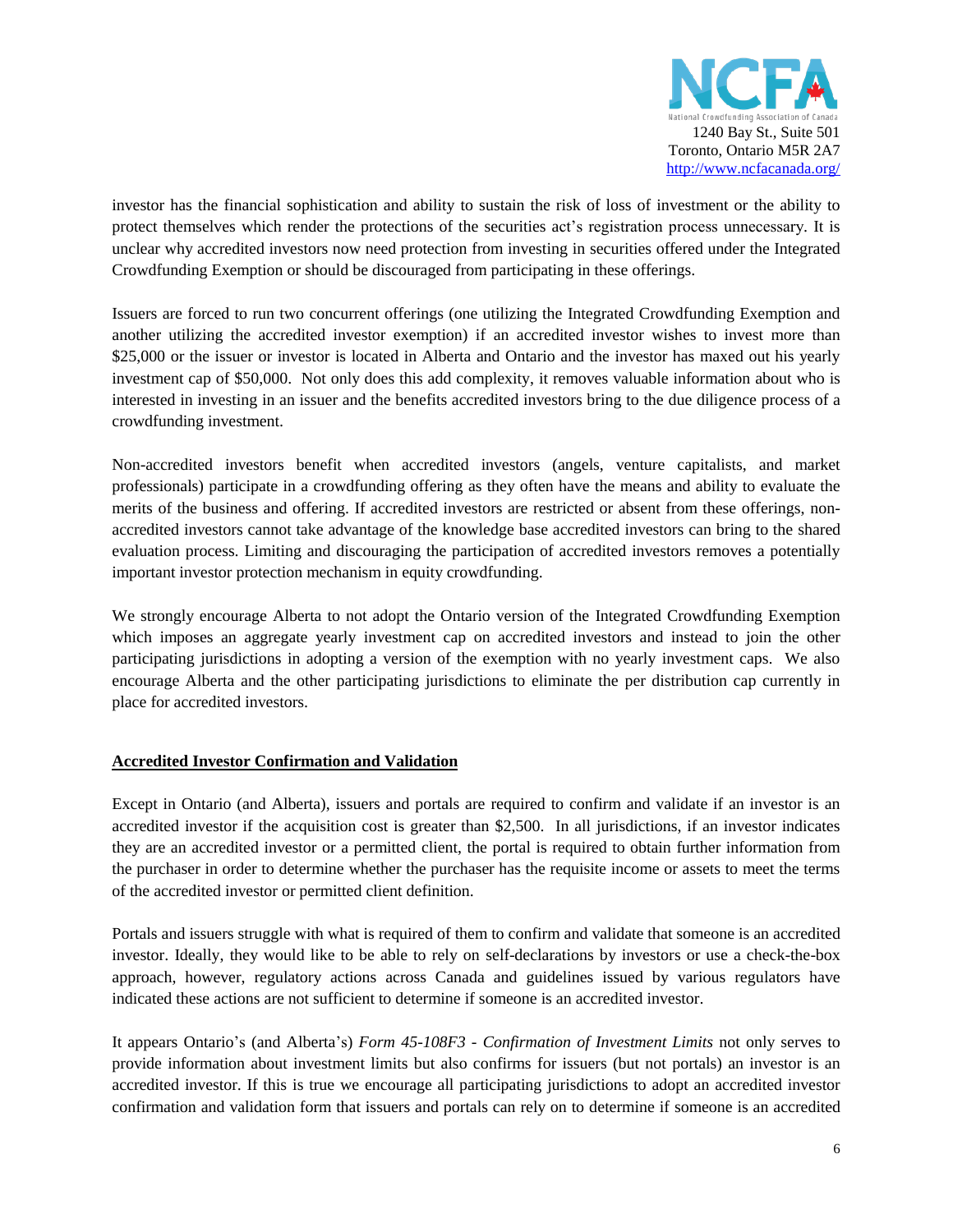

investor. Alternatively, we ask the regulators to provide further guidance given that it is not clear how confirmation and validation of accredited investor status can be streamlined to meet the requirements of the regulators and at the same time not put-off potential investors or be a costly exercise.

# **Allow Advertising**

The Integrated Crowdfunding Exemption should be amended to allow advertising and general solicitation. Issuers and registered dealers have been allowed to use advertising and general solicitation when utilizing the accredited investor exemption and the offering memorandum exemption for over ten years. During this period there has been very little abuse attributed to advertising and general solicitation. Abuse that has been identified in this area has gone hand in hand with fraud, material misrepresentations, and a flagrant disregard for securities laws all together.

Allowing advertising and general solicitation increases investor protection. In donation, pre-sale and perk crowdfunding campaigns advertising and general solicitation draws in hundreds of people who review and provide their opinion and knowledge about the issuer, founders, business, product and perk. Allowing advertising and general solicitation creates transparency, and unlike online bulletin boards and chat rooms, potential investors and commenters cannot hide their identity behind multiple aliases. Fraud is rare and quickly uncovered in this type of environment. You want equity crowdfunding campaigns to be seen by as many people as possible.

Not allowing advertising, and requiring or allowing portals to put information about an offering behind a wall, creates a private room environment where issuers and portal operators have a greater ability to hide what is being said to potential investors and what communication regulators can see as well. It is equivalent to creating a "private pitch dinner" or "timeshare presentation" environment which can breed high-pressure sales tactics, falsified information, and empty promises. Regulators cannot police everything and the crowd will alert you to issuers and founders who are not who they say they are or who are not abiding by the rules which would otherwise be missed if only a few people are aware of an issuer's equity crowdfunding campaign.

Advertising and general solicitation is allowed under the equity crowdfunding rules in the United Kingdom. We believe this is one of the reason equity crowdfunding has been so successful for issuers raising capital in the United Kingdom. In the United States, twenty-one states have explicitly allowed for advertising and general solicitation in their intrastate crowdfunding exemption rules. The remaining states who have adopted an intrastate crowdfunding exemption are silent on the issue, and no state bans advertising and general solicitation in its intrastate crowdfunding exemption rules.

# **Eliminate or Provide a Reasonable Sunset Clause to Ongoing Disclosure Requirements**

Under the Integrated Crowdfunding Exemption non-reporting issuers must provide investors and file with regulators annual financial statements and an annual statement of use of proceeds, and in Ontario, New Brunswick and Nova Scotia, notices of significant events. Financial statements are required to be: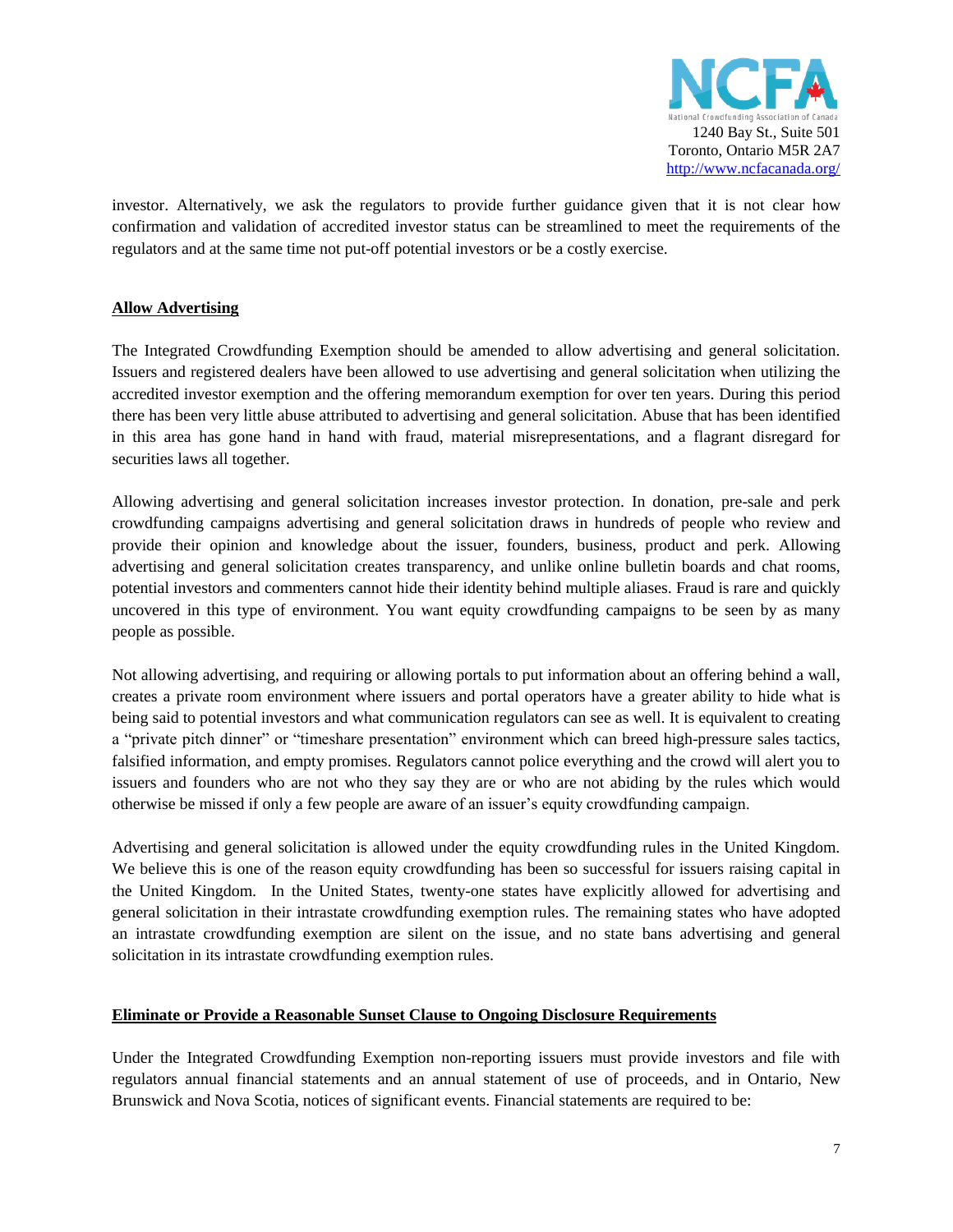

- audited or reviewed by a public accounting firm if the cumulative amount an issuer has raised under any securities exemption since its formation is \$250,000 or more but is less than \$750,000, or
- audited if the cumulative amount an issuer has raised under any securities exemptions since its formation is \$750,000 or more.

Using a cumulative threshold pretty much guarantees most non-reporting issuers considering using the exemption will be required to file audited financial statements at some point in time. This is a very expensive proposition to non-reporting issuers as these statements must be prepared in accordance to *National Instrument 51-102 Continuous Disclosure Obligations*, National *Instrument 52-107 Acceptable Accounting Principles and Auditing Standards* and International Financial Reporting Standards (IFRS), versus Canadian GAAP for Private Enterprises.

These ongoing disclosure requirements continue until a non-reporting issuer becomes a reporting issuer, winds-up or dissolves its business, or has fewer than 51 security holders worldwide.

If an issuer raises \$150,000 under the Integrated Crowdfunding Exemption and all investors put in \$2,500, the maximum allowed by non-accredited investors, that issuer will have 60 new security holders. If they had previously raised \$600,000 through friends and family or accredited investors they would be required to provide audited financial statements indefinitely. The cost of meeting this ongoing disclosure requirement far outweighs the advantage or interest any non-reporting issuer may have in using this exemption.

An indefinite ongoing disclosure requirement only makes sense if a non-reporting issuer is continually raising capital, planning to go public in the near term, or has a definite life span like a limited partnership.

Ongoing disclosure requirements do not apply when an issuer raises capital under the private issuer exemption, the accredited investor exemption, the Start-up Crowdfunding Exemption or the Start-up Business Exemption. It should not exist here either unless it has a reasonable sunset clause such as one year after a non-reporting issuer raises capital under the Integrated Crowdfunding Exemption.

# **Increase Amount that May be Raised under the Integrated Crowdfunding Exemption**

The maximum an issuer group can raise under the Integrated Crowdfunding Exemption in a twelve month period is \$1.5 million.

We believe this limit should be \$5 million or higher in order to make this exemption attractive to issuers. It is our understanding that this limit was previously selected based on the U.S. \$1,000,000 limit set out under Title III of the *[JOBS Act](https://www.govtrack.us/congress/bills/112/hr3606/text)* and the proposed, now effective, U.S. Securities and Exchange Commission crowdfunding rules. Several House and Senate members in the United States have proposed the cap be raised for offerings under Title III Crowdfunding under various bills, none of which have yet been adopted. Under the intrastate crowdfunding exemptions offering caps vary from \$100,000 to \$5 million per year. Other than in Oregon, there has been no activity under the intrastate crowdfunding exemptions in states where the offering cap is less than US \$1 million.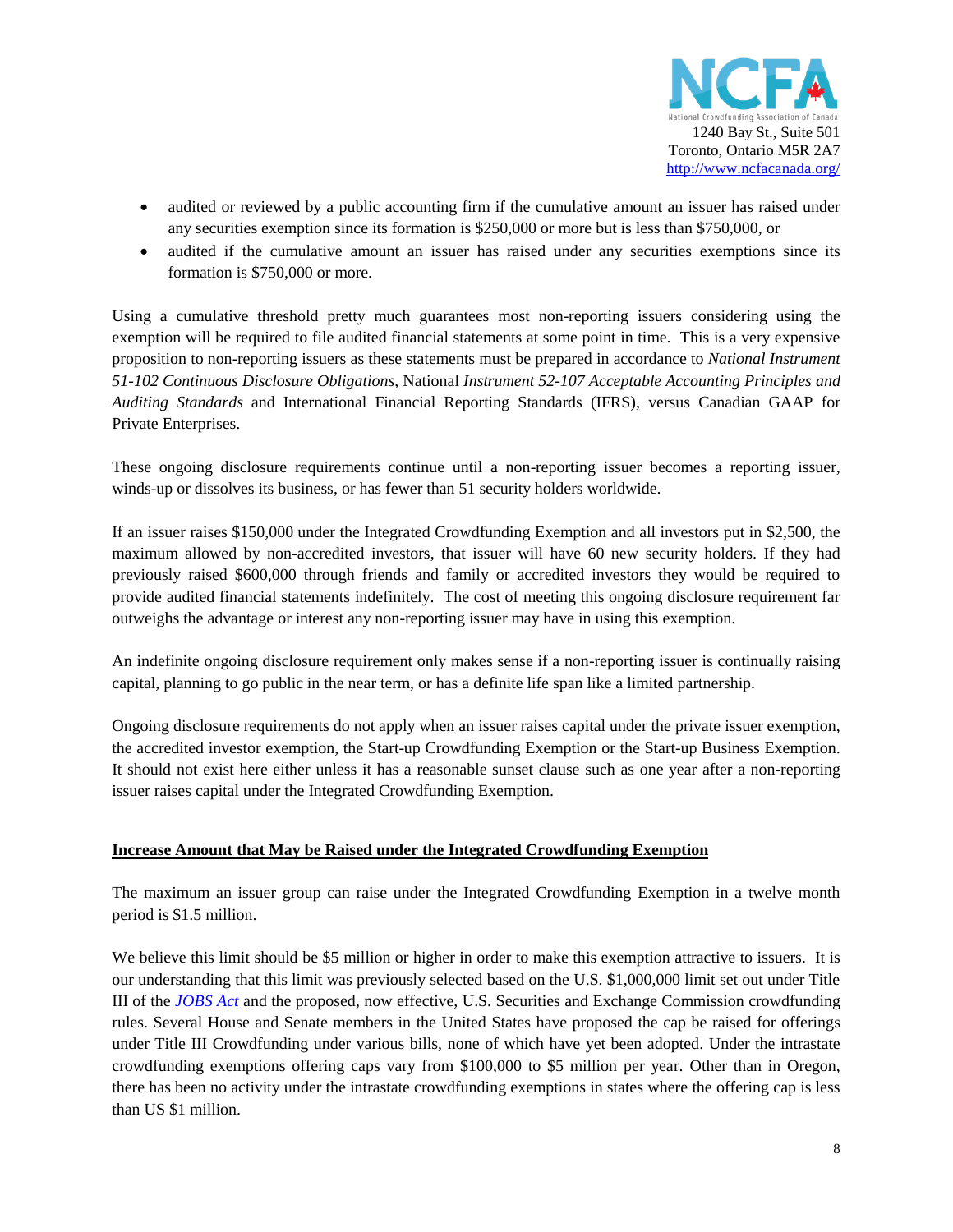

This yearly cap should be considered in context of the markets you are trying to encourage and support in Canada, and the cost and burden imposed on issuers who wish to use the Integrated Crowdfunding Exemption.

Two years ago data from equity crowdfunding portals in Europe and accredited investor equity crowdfunding portals in the U.S. seemed to indicate the mean offering size of existing campaigns were under \$1.5 million. Data from 2015 and 2016, however, indicates these portals are now regularly helping issuers raise over \$1.5 million for early stage companies. A higher limit would support a wider variety of issuers and make the cost of undertaking such an offering worthwhile.

We also believe an issuer's raise should not be aggregated with amounts raised by an affiliate of the issuer or an issuer engaged in a common enterprise with the issuer or with an affiliate of the issuer. A parent or subsidiary company may be involved in a completely different line of business or be the research arm of the organization. New developments and opportunities may be stifled by treating these entities as one for the purpose of this exemption.

#### **Increase Threshold for the Requirement for Review and Audited Financial Statements**

Issuers are required to provide financial statements as part of their offering material which have:

- been approved by management if the cumulative amount an issuer has raised under any securities exemption since its formation is under \$250,000;
- audited or reviewed by a public accounting firm if the cumulative amount an issuer has raised under any securities exemption since its formation is \$250,000 or more but is less than \$750,000, or
- audited if the cumulative amount an issuer has raised under any securities exemptions since its formation is \$750,000 or more.

As discussed previously, it is extremely expensive and burdensome for non-reporting issuers to obtain reviewed and audited financial statements. It is not uncommon for review engagements to cost \$20,000 or more. Audited financial statements can cost a lot more for non-reporting issuers who have active businesses.

Regulation A in the United States is similar to our offering memorandum exemption in Canada. Under Tier 1, Canadian and United States resident issuers can raise up to US \$20 million dollars under the exemption with no audited financial statements required.

The majority of the intrastate crowdfunding exemptions do not require reviewed or audited financial statements until an issuer raises \$1 million or more. Title III Crowdfunding in the United States does not require reviewed or audited financial statements by first time users of the exemption unless they are otherwise available. Canadian non-reporting issuers are placed at a serious disadvantage to the issuers located elsewhere in the world by requiring they have reviewed or audited financial statement under the current threshold amounts.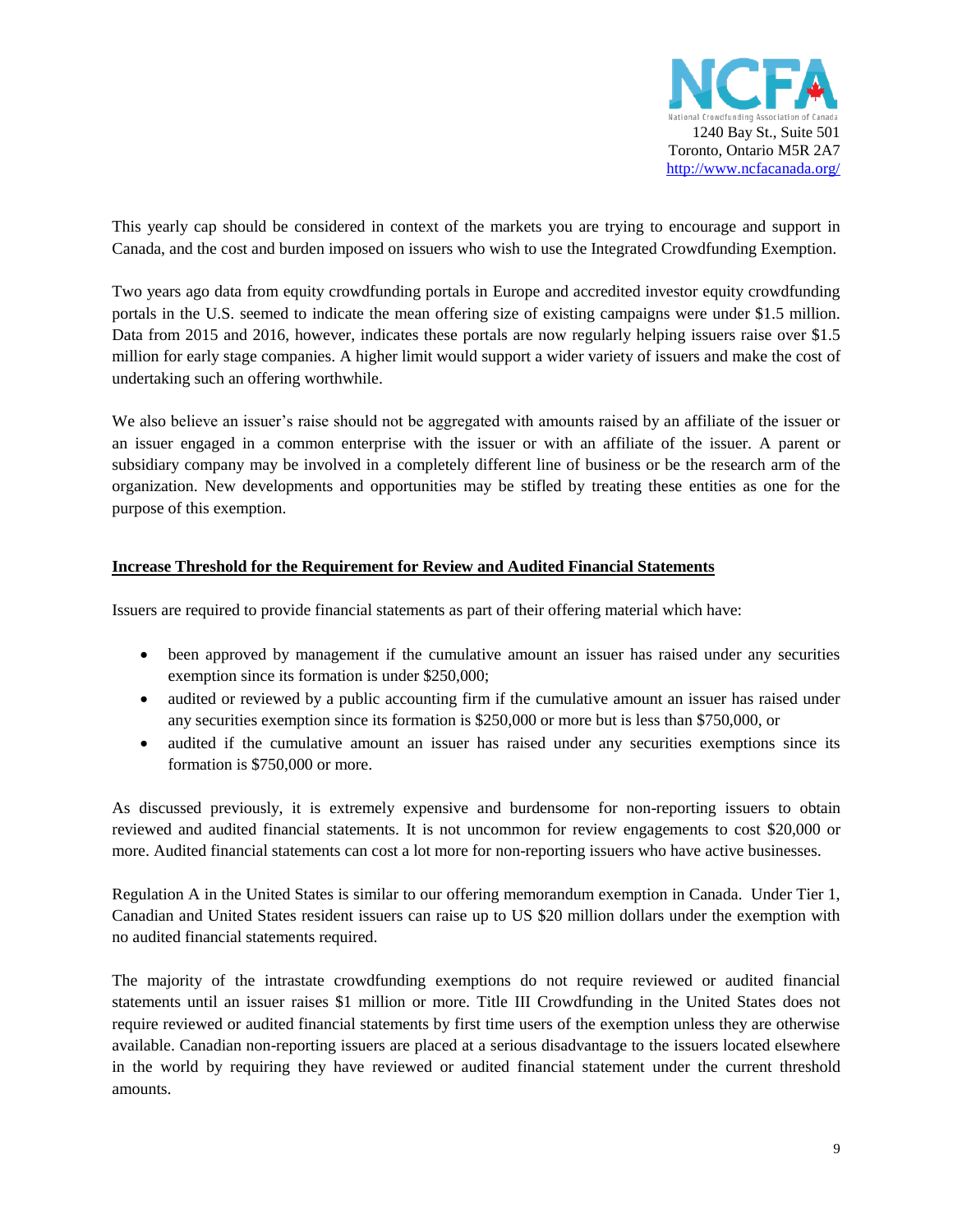

The Integrated Crowdfunding Exemption is the only exemption we are aware of that uses a cumulative amount raised over the life of the issuer to determine if reviewed or audited financial statements are required. As a result, almost all high growth companies that have been around longer than three years will be required to provide audited financial statements if using the Integrated Crowdfunding Exemption.

Non-reporting issuers should not be required to provide audited financial statements unless they are planning to raise over \$1.5 million. A per distribution approach should be applied to this requirement and not a cumulative approach.

# **Eliminate Requirement for Personal Information Forms and Criminal Record and Background Checks**

Requiring personal information forms from management of issuers looking to raise capital is intrusive and not required when using other capital raising exemptions in Canada. Requiring portals to conduct criminal record and background checks is also not required when raising capital using other exemptions in Canada. These checks are also incredibly time consuming and expensive for a portal to undertake. These requirements increase the cost of raising capital under the Integrated Crowdfunding Exemption and make its use unattractive to both issuers and potential portal operators. These requirements should be eliminated.

# **Require Portals to Keep all Campaign Materials Online and Open to the Public**

Section 31 of the Integrated Crowdfunding Exemption requires portals to remove the distribution materials of an issuer's crowdfunding campaign at the end of the distribution period. We believe this is a mistake.

Regulators should require issuers and portal operators to keep all campaign materials on the portal and available to the public to access post campaign. This information provides historical transparency which will allow the public, regulators, professionals and other third parties to track issuers and their founders' performance and their capital raising history. This type of transparency will encourage issuer and founder accountability for their statements and financial stewardship of investors' funds. It will also encourage portals to curate quality companies versus being solely fee driven in terms of who they allow to raise capital through their portal. Erasing or allowing portals to hide this information behind a paywall eliminates a valuable tool for investor protection. This also would bring the requirements and practice of Canadian portals in line with portals operating in the Asia, Europe, New Zealand, the United Kingdom and the United States.

# **Simplify Registration Process of Restricted Dealers**

Feedback we have received from groups who have investigated whether they should pursue becoming a restricted dealer under the Integrated Crowdfunding Exemption is that the process is confusing and complicated. These rules should be simplified and all of the rules should be found in one place and not refer to substitution of *National Instrument 31-103* requirements for similar (but not identical) Ontario *Securities Act* registration requirements. They are also concerned about their liability exposure and ability to streamline the process sufficiently to meet the regulatory requirements and make a profit.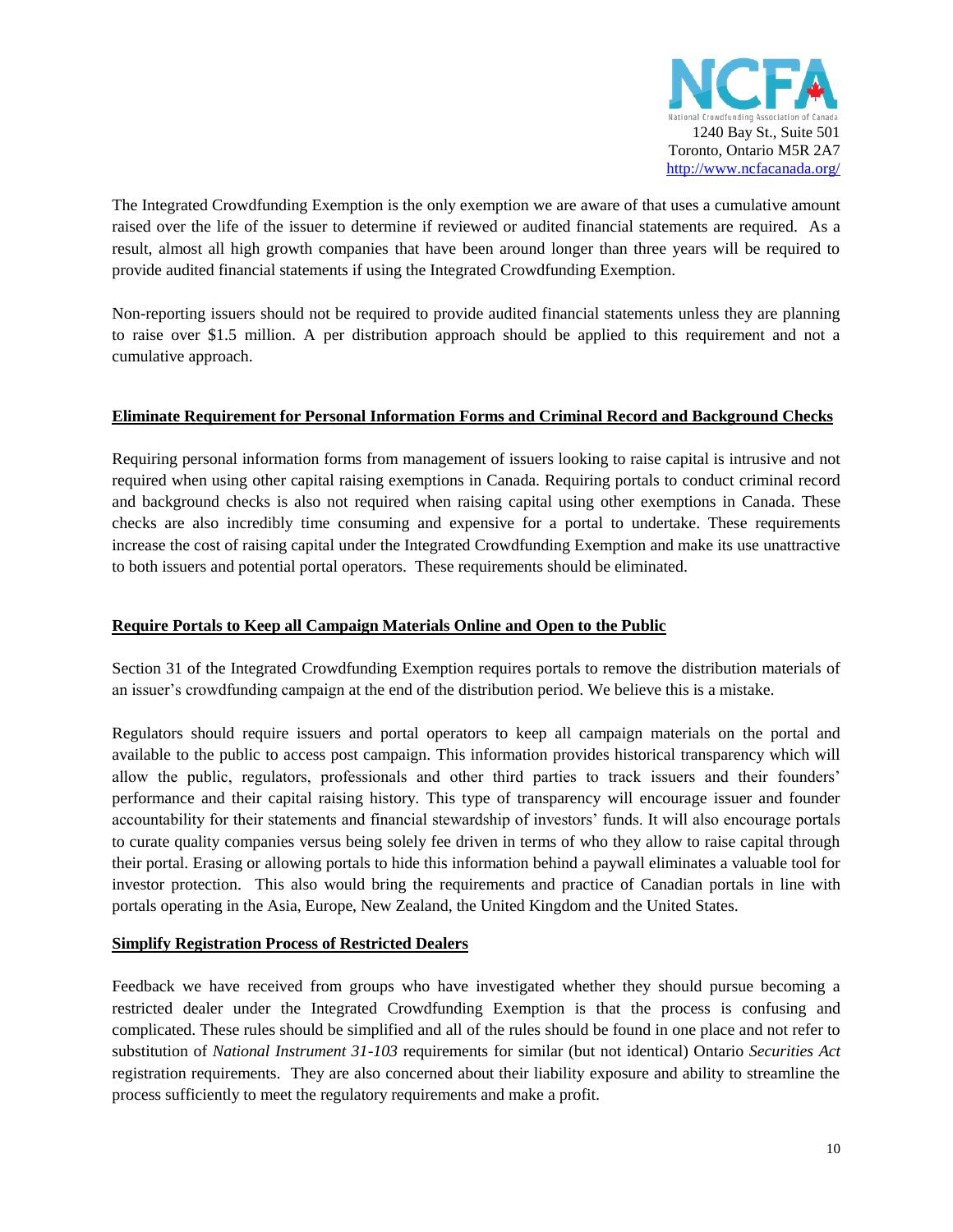

It is out opinion that the requirements under the Start-up Crowdfunding Exemption struck the appropriate balance of what should be required of groups wanting to become a portal operator and operate a portal. As a result, eight portals are now operating under the Start-up crowdfunding exemption. No portals are currently operating as a restricted dealer under the Integrated Crowdfunding Exemption.

Ontario (and Alberta) should eliminate the requirement that a restricted dealer funding portal not be an affiliate of another registered dealer, registered adviser, or registered investment fund manager. We believe this may encourage some existing dealers to consider running a portal under the Integrated Crowdfunding Exemption.

# **Marketplace Lenders**

The Integrated Crowdfunding Exemption and restricted dealer registration as currently adopted do not work for the majority of marketplace lending platforms successfully operating outside of Canada. The rules do not take into consideration multi-party participation of public, private and government blended funding models which have developed in the United Kingdom and Europe. They also do not allow for a financial institution to either operate a marketplace lending portal or heavily participate in each funding event (a number of successful portals have the crowd raise 25% and the portal/institution loan 75%). Requiring marketplace lending portals to do a suitability analysis of each lender (investor) when their loan (investment) is capped and a participating institution or party is involved ignores the fact these lenders may have extensive experience with small business loans. The rules also do not allow for the implementation of membership marketplace lending models.

Regulators should revisit the Integrated Crowdfunding Exemption and make changes or accommodations that allow for the exemption to be relied on by marketplace lenders. We also encourage you to implement a regulatory sandbox project which provides a class-wide licensing waiver for new businesses to run early-stage tests and trials in the fintech area. The dynamics of this sandbox should encourage dialogue versus suspicion between the private market innovators and regulators. Any action Canadian Securities Administrators implement in this area should be undertaken in conjunction and in association with other interested regulatory bodies.

The regulatory sandbox approach has had good success in the [United Kingdom](https://www.fca.org.uk/firms/fintech-and-innovative-businesses) and was formalized earlier this year. The **Australian Securities & Investment Commission** just recently issued an update on its Innovation Hub for fintech companies. In the United States, the Consumer Financial Protection Bureau formed Project Catalyst to engage with companies developing innovative consumer financial products and serves and provides as an established process for obtaining a [no-action letter](http://files.consumerfinance.gov/f/201602_cfpb_no-action-letter-policy.pdf) (equivalent to an exempt application in Canada) concerning innovative financial products.

Marketplace lending platforms are having a significant impact on SMEs in the United Kingdom, as set out in the Cambridge University 2015 [UK Alternative Finance Industry Report,](https://www.nesta.org.uk/sites/default/files/pushing_boundaries_0.pdf) and in the United States, as illustrated in report prepared by the [Milken Institute Center for Financial Markets](http://assets1c.milkeninstitute.org/assets/Publication/Viewpoint/PDF/Online-Nonbank-Finance-Landscape2.pdf) which profiled 70 of the United States based [online non-bank fintech businesses.](http://www.milkeninstitute.org/assets/PDF/Online-Non-Bank-Finance-Landscape.pdf) Canada is at risk to be left behind in the fintech revolution if our regulatory environment thwarts innovation and change.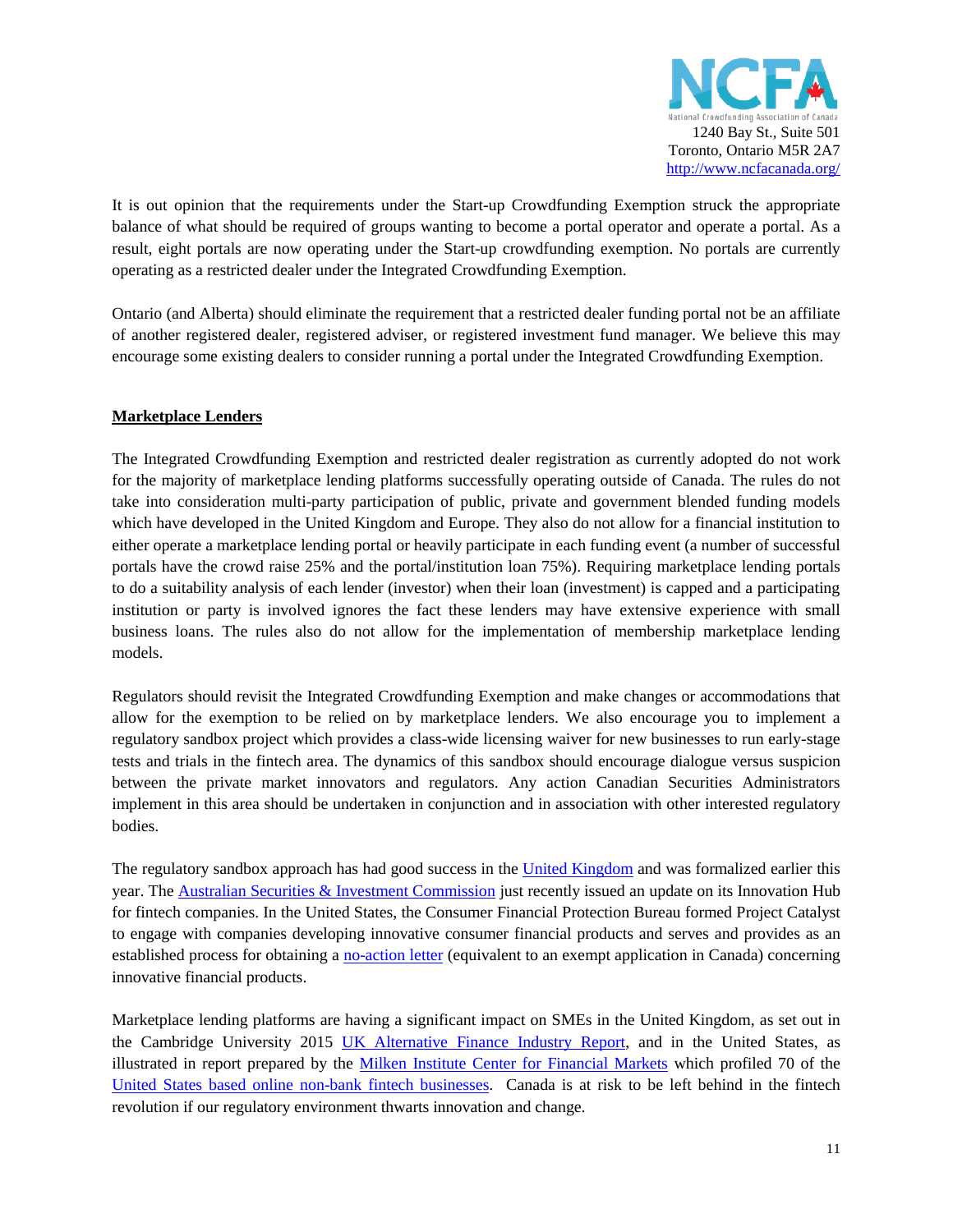

# **Closing Comments**

We encourage the Alberta Securities Commission to adopt the Integrated Crowdfunding Exemption (preferably in the form adopted by Saskatchewan and Manitoba). We also encourage Alberta to undertake community outreach to educate Albertans about the exemption and to support its use by private and public issuers. In other jurisdictions, this type of participation has worked to foster portals and issuers using those jurisdiction's equity crowdfunding exemption.

Please feel free to contact us at any time to discuss further.

Sincerely,

Craig Asano Founder and Executive Director NCFA Canada +1 (416) 618-0254

Enclosure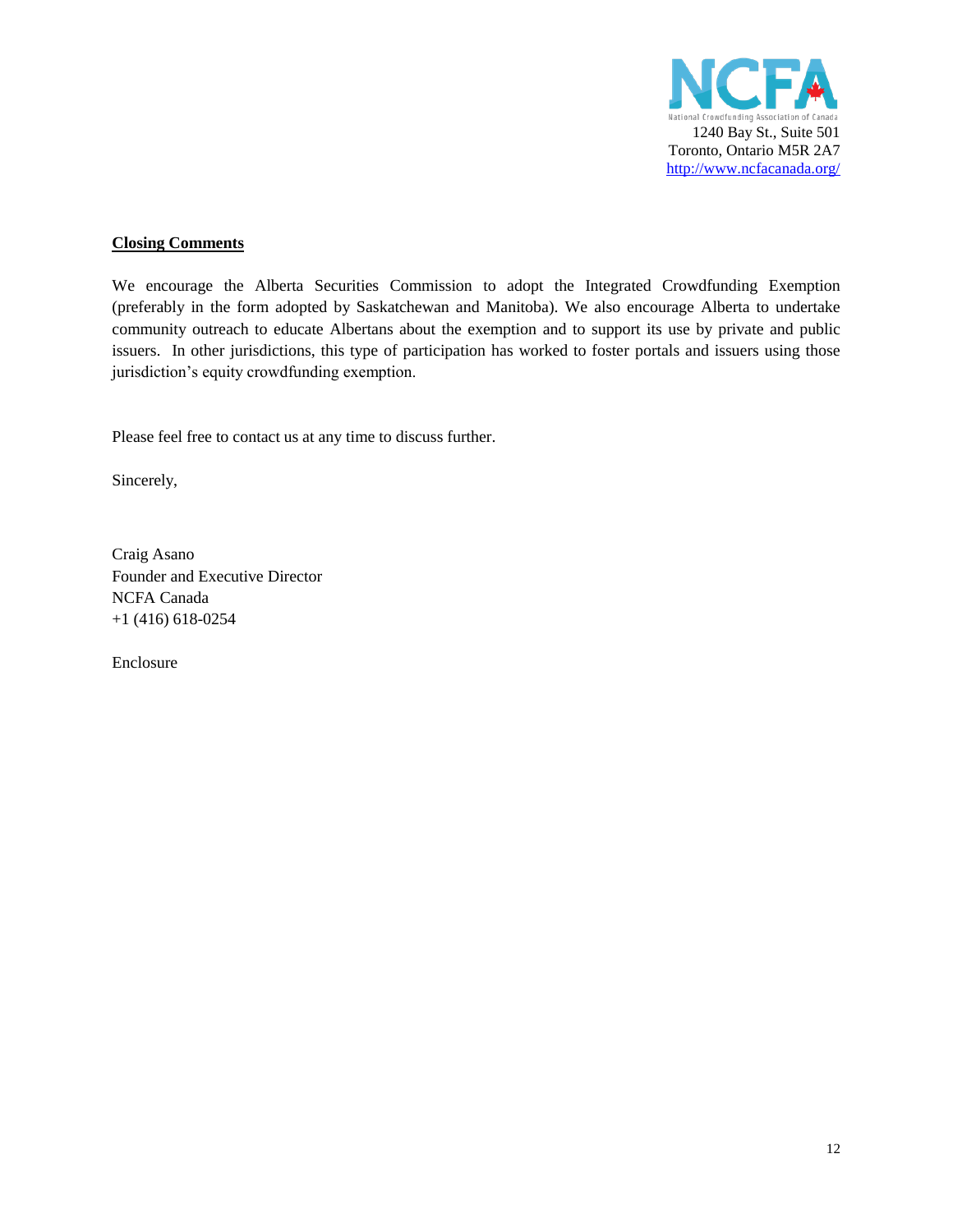# **The National Crowdfunding Association**



# **Education, Advocacy, Networking, Growth**

*Fostering a dynamic, vibrant and inclusive Crowdfunding industry in Canada*

# **Proposed Multilateral Instrument 45-108 Crowdfunding**

NCFA Canada Board September 9, 2016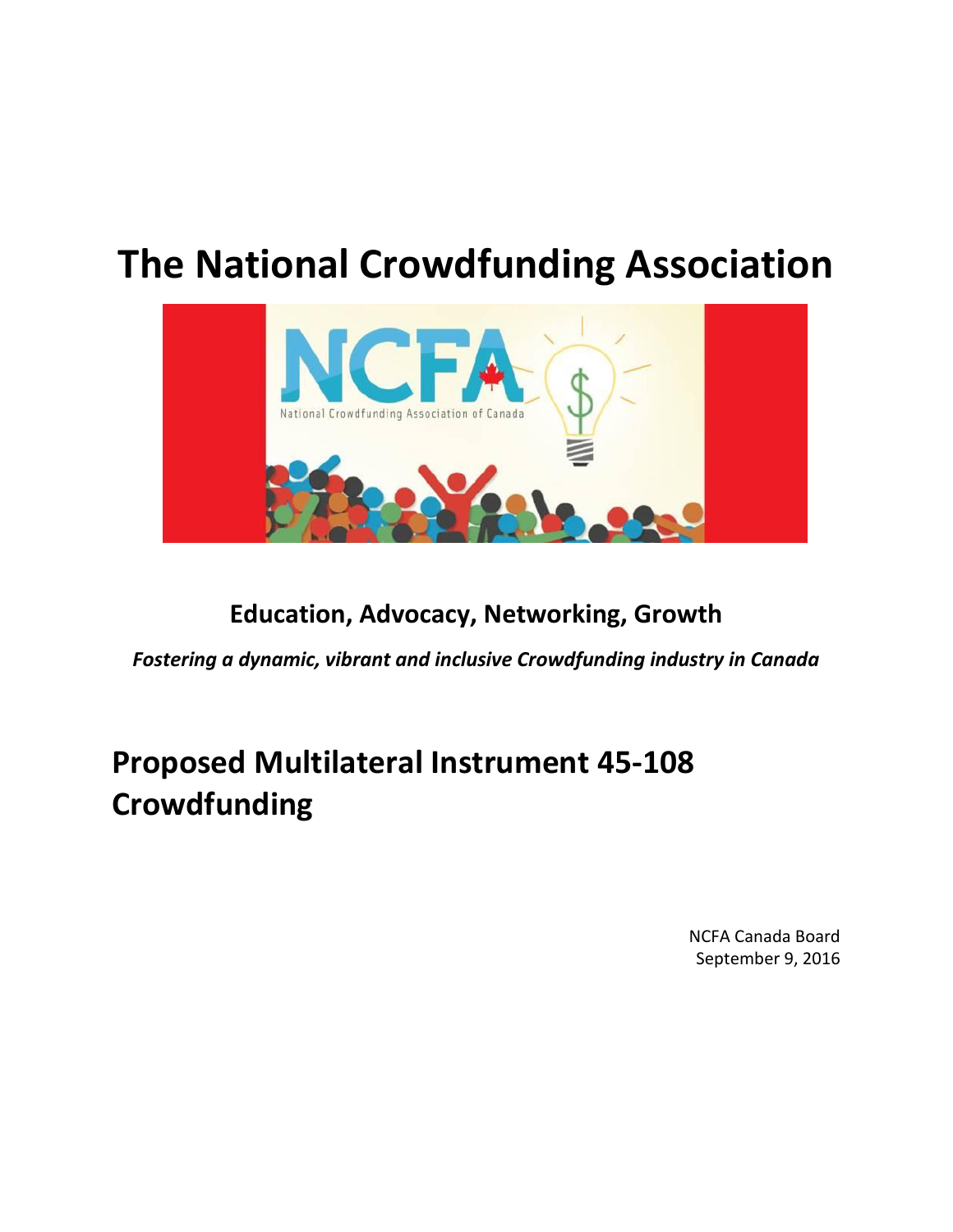# **Table of Contents**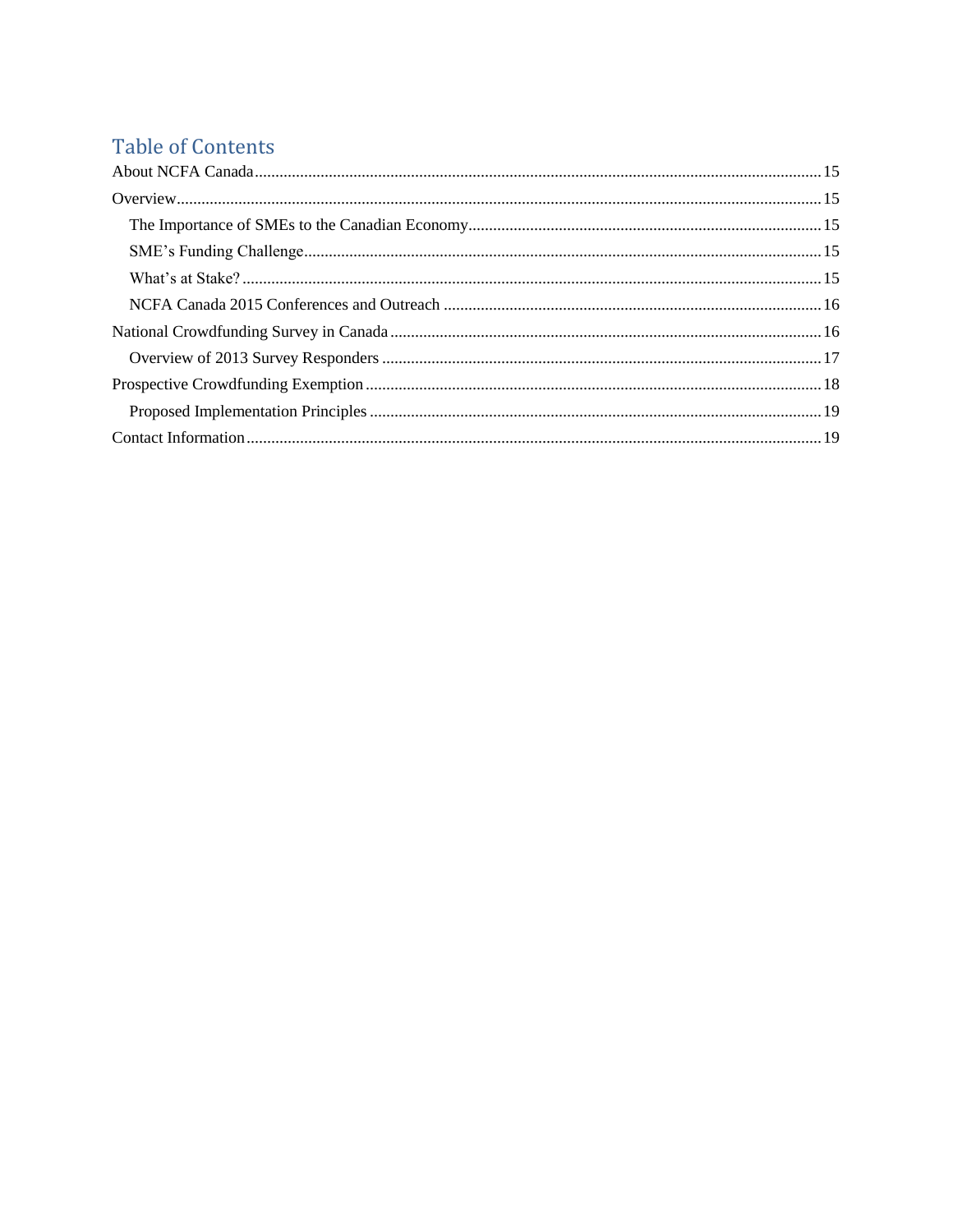

# <span id="page-14-0"></span>**About NCFA Canada**

- The National Crowdfunding Association of Canada **(NCFA Canada)** is a cross-Canada non-profit organization with a mandate to be inclusive in providing **education**, **awareness** and **advocacy** in the rapidly evolving crowdfunding industry.
- NCFA Canada is a community-based and membership-driven non-profit entity that was founded at a grass roots level to fill a national need in the marketplace.
- **Members and prospective members are industry stakeholders (e.g., portals, experts, service providers and** enablers), small businesses using crowdfunding to fund their initiatives and investors seeking to learn more and get connected with a relevant and national membership peer network.

# <span id="page-14-1"></span>**Overview**

# <span id="page-14-2"></span>**The Importance of SMEs to the Canadian Economy**

- Small to mid-sized enterprise businesses (**SMEs**) are the lifeblood of the Canadian economy. From the corner laundry mat to the emerging high tech software company there were a total of 1,105,972 SMEs in 2012 according to Industry Canada. By definition, SMEs include micro-enterprises (1-4 employees), small businesses (5-100) and medium sized businesses (101-500).
- In 2012, SMEs hired 89.9% of the entire workforce. Stated differently, almost nine in every ten persons is directly affected and reliant on the SMEs for their livelihood. In 2011, SMEs represented 27% of Canada's total GDP and also accounted for \$150 billion in exports, or 40.1% of Canada's total export value. $<sup>1</sup>$ </sup>
- SMEs play a significant role as a feeder system. Successful smaller companies may grow, acquire other businesses or assets, and possibly become larger public companies.

# <span id="page-14-3"></span>**SME's Funding Challenge**

- A funding gap exists for Canadian start-ups and SMEs to raise small amounts of capital (*e.g*., estimated by various industry professionals to be \$1 to \$5 million) that is not currently being satisfied by friends and family networks, angels, incubator/accelerator programs and venture capital **(VC)** groups.
- Traditional institutions and alternative lenders have strict lending requirements that most start-ups do not qualify for. Many small businesses cannot get a line of credit approved by their bank (or revive credit lines) due to poor sales or insufficient collateral to support their loan requests.
- Many small businesses are asked to front money to initiate a funding process or are advised to pay expensive financial and legal planners to develop detailed business plans and prospectus documents that exceed the budget and viability of many start-ups and SMEs.
- Incubators and accelerators are excellent options, however there are only a limited number of placements available (*e.g*., most programs are operating at maximum capacity) and they generally focus on a niche industry. VC has been on the decline. In 2000, \$5.9 billion was invested in 1,007 Canadian start-ups, according to Thomson Reuters, compared to just \$1.1 billion in 2010 that was raised by 357 Canadian firms representing an alarming decreasing trend in a ten year period. In 2014, Canadian start-ups received \$2.36 B in funding, nearly double the amount invested five years ago but this was primarily due to four exceptionally large financing.<sup>2</sup> VCs are incentivized to participate in larger funding transactions and the average deal sizes are mismatched with the needs of SME issuers.<sup>3</sup>

# <span id="page-14-4"></span>**What's at Stake?**

l

<sup>1</sup> Key Small Business Statistics - August 2013 Edition, Innovation, Science and Economic Development Canada, Industry Canada http://www.ic.gc.ca/eic/site/061.nsf/eng/h\_02800.html

<sup>2</sup> http://www.reuters.com/article/canada-investment-idUSL1N0VK2MW20150210

NCFA Canada / September 9, 2016 / Proposed MI 45-108 Crowdfunding - Alberta Page 15 3 http://www.theglobeandmail.com/report-on-business/streetwise/canadian-venture-capital-stuck-in-deep-rut/article616668/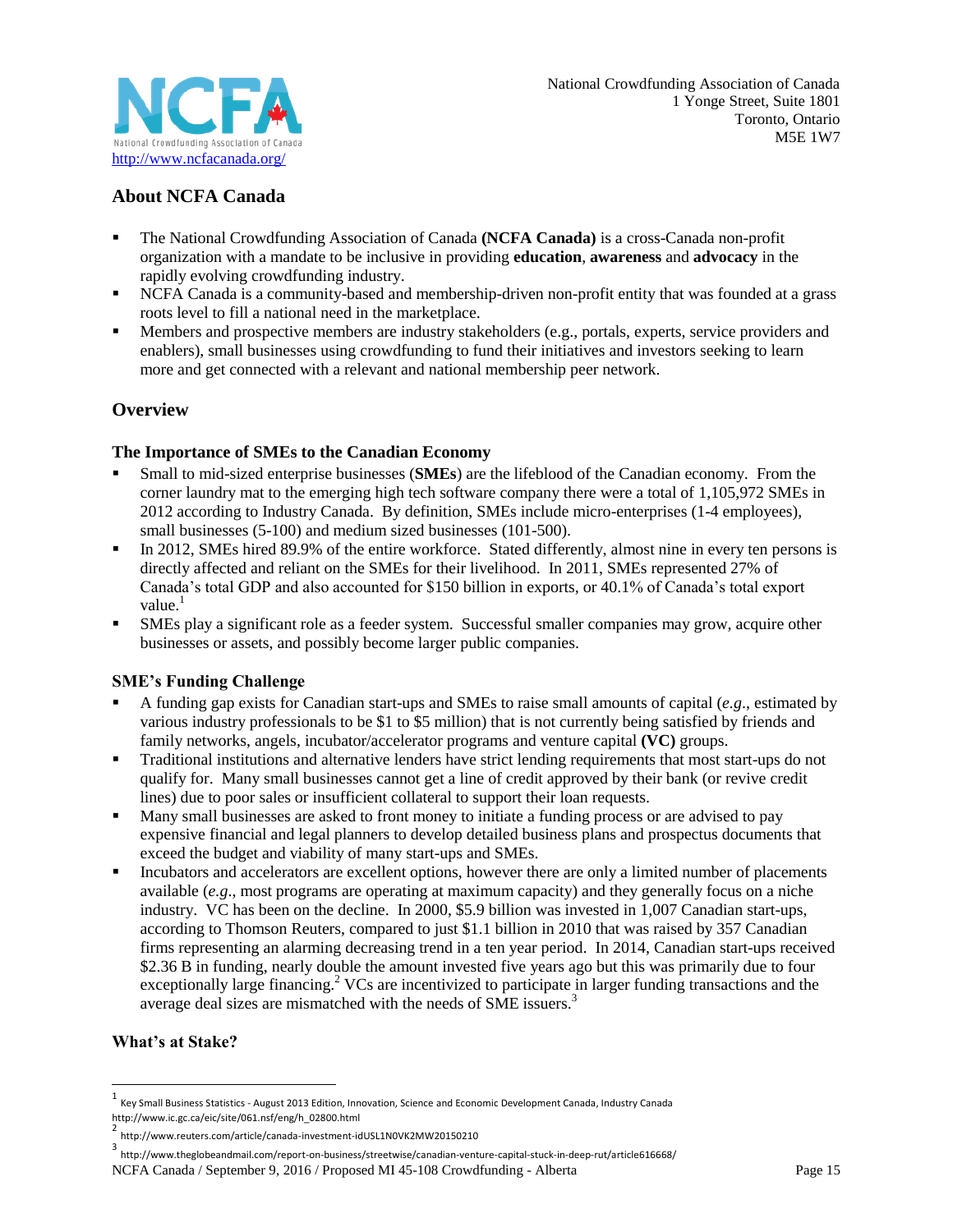

- Fundamentally there's a strong need to ensure SMEs have the proper access to capital to innovate and develop competitive products/services to bring to Canadian and global markets.
- Without a clear funding roadmap for small businesses or an efficient and legally viable capital formation process many valid business ideas will not get funded in Canada.
- Crowdfunding has gained a lot of momentum in North America and Europe. Equity crowdfunding is currently legally permitted in many countries, such as Australia, United Kingdom ("**UK**"), Netherlands and the United States ("**US**").will soon be added to the growing list with the passing of the *[Jumpstart Our](https://www.govtrack.us/congress/bills/112/hr3606/text)  [Business Start-ups Act](https://www.govtrack.us/congress/bills/112/hr3606/text)* (**JOBS Act**) 4 last April 2012.
- Canada needs to review its securities laws to ensure they are current and suitable to meet the needs of SME issuers and their ability to connect with prospective investors (funders) and successfully raise early stage capital from online market places.
- **EXEC** Canada risks losing its Canadian funded ideas and best entrepreneurs to countries with more supportive funding environments and access to capital (e.g., US) that are keen to commercialize on Canadian start-up ventures.
- Canada will continue to slide down global innovation rankings and the economy will suffer as a result negatively impacting job creation and Canada's strategic social-economic advantages.<sup>5</sup>

# <span id="page-15-0"></span>**NCFA Canada 2015 Conferences and Outreach**

In 2015, NCFA Canada held five events across Canada (Toronto: March 3, 2015, July 28, 2015, and October 15, 2015, Vancouver: September 29, 2015, and Calgary: December 3, 2015) to educate and receive feedback from various constituent groups interested in start-up capital in their communities. All of these events were held in association with strong government, academic, industry and community supporters such as the Dec 3rd event held in Calgary that involved participants from Government of Alberta (Innovation and Access to Capital; and Alberta Securities Commission), ATB Financial, VA Angels, LendingArch, Business Link and SeedUps Canada. NCFA Canada and all in attendance appreciated the participation by local securities regulators in each jurisdiction at these events.

In addition to holding conferences, NCFA Canada has fielded questions from aspiring crowdfunding portal operators, issuers, and investors by telephone and email. We have published an equity crowdfunding FAQ on our website and provided articles summarizing the key elements of the proposed crowdfunding exemptions. We are also in the process of finalizing an e-book of a larger array of questions and answers on equity crowdfunding and investing in general, and an industry led whitepaper on the topic of Online Lending in Canada.

# <span id="page-15-1"></span>**National Crowdfunding Surveys in Canada**

In 2013, NCFA Canada collaborated with the Exempt Market Dealers Association of Canada to develop and host the National Canadian Crowdfunding Survey in Canada [\(link to survey\)](http://www.surveymonkey.com/s/G8BN89X)("**2013 Survey**"). The purpose of the survey was to obtain a better understanding of the various stakeholder opinions on legalizing equity Crowdfunding in Canada and to provide Canadian securities regulators with feedback on many of the issues Canadian securities regulators were seeking input into on online capital raising options for SMEs.

NCFA Canada has joined Cambridge Centre for Alternative Finance at Cambridge Judge Business School and the Polsky Center for Entrepreneurship and Innovation at Chicago Booth School of Business in launching the 2015 Americas Alternative Finance Benchmarking Survey.

 $\overline{a}$ 

5 http://www.ncfacanada.org/poor-innovation-ranking-dims-the-lights-on-canadas-competitiveness-and-prosperity/

<sup>4</sup> http://en.wikipedia.org/wiki/Jumpstart\_Our\_Business\_Startups\_Act

NCFA Canada / September 9, 2016 / Proposed MI 45-108 Crowdfunding - Alberta Page 16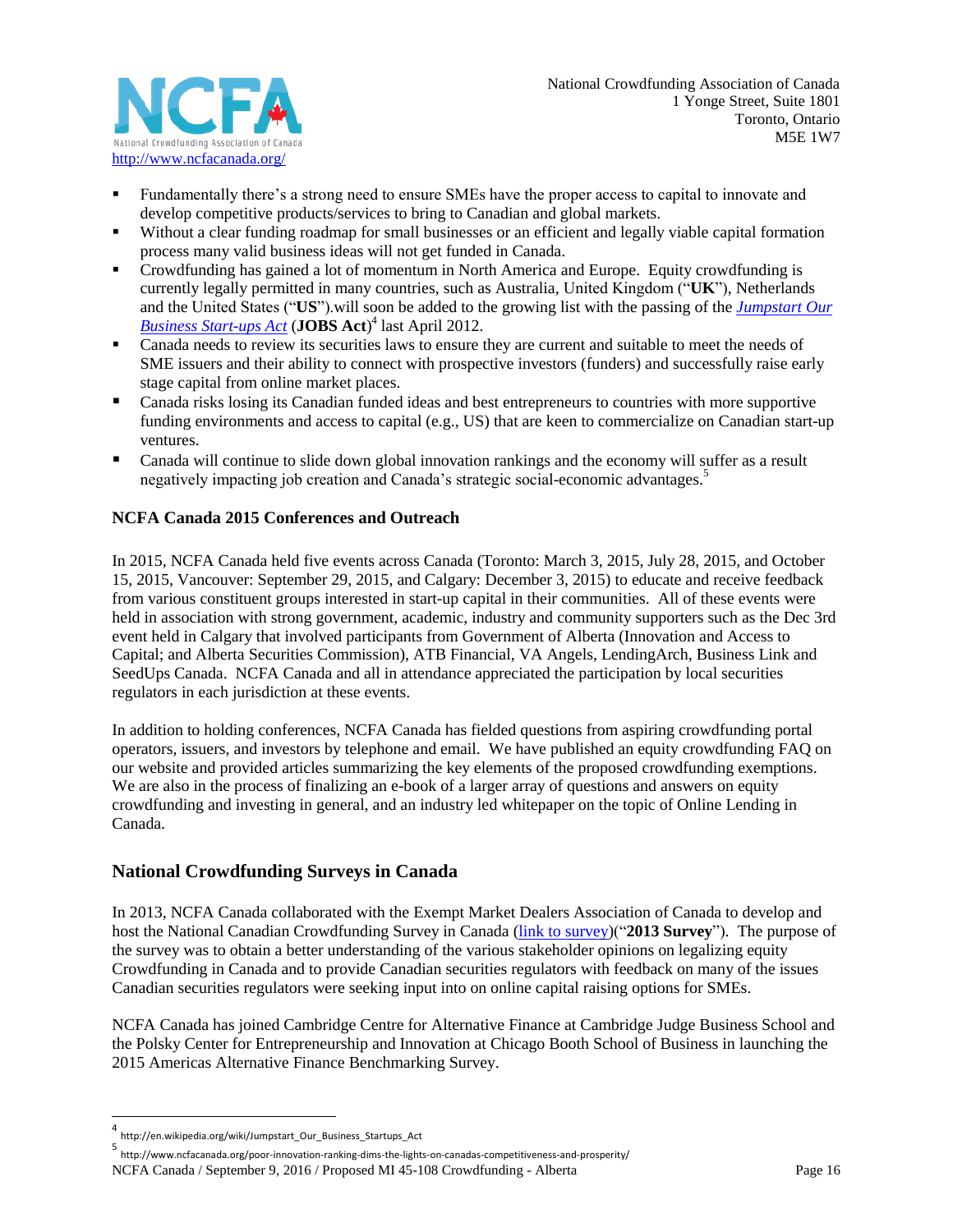

Additionally, NCFA Canada is in the process of completing a 2015 Canadian Crowdfunding Platform Survey that attempts to measure the size and make-up of the Canadian market. The survey is expected to be completed in time for release in the first quarter of 2016. There is also discussion about administrating a follow-up survey to the original 2013 Survey to gage how opinions of various stakeholders has changed or evolved since 2013.

We believe the results of our 2013 Survey, although focused on an equity crowdfunding specific exemption, is equally relevant to the Participating Regulators as they consider the Start-Up Business Exemption.

# <span id="page-16-0"></span>**Overview of 2013 Survey Responders**

We received a total of 144 survey responders from NCFA Canada's crowd:

- <sup>100%</sup> of responders represented start-up and/or SME issuer views
- Almost 75% were a planned portal or service provider
- 70% / 25% identified themselves as non-accredited / accredited investors
- 12 self-identified as registrants including exempt market dealers, investment dealers, or portfolio managers



# **Responders by Province**

| Alberta              | 16  | 11.1%  |
|----------------------|-----|--------|
| <b>Dntario</b>       | 68  | 47.2%  |
| Vova Scotia          | 5   | 3.5%   |
| зс                   | 26  | 18.1%  |
| Quebec               | 11  | 7.6%   |
| rukon                | 2   | 1.4%   |
| Manitoba             | 6   | 4.2%   |
| <b>New Brunswick</b> | 2   | 1.4%   |
| Jnknown              | 8   | 5.6%   |
| otal                 | 144 | 100.0% |

#### **Preliminary Survey Results**

In addition to the raw data survey responses below, NCFA Canada Advisory Board member, Douglas Cumming, Professor and Ontario Research Chair, York University – Schulich School of Business, and his research team, conducted further analysis of the data: Demand Driven Securities Regulation: Evidence from [Crowdfunding](http://ncfacanada.org/demand-driven-securities-regulation-evidence-from-crowdfunding/) (Apr 2013); and [Crowdfunding and Prosperity In Ontario](http://ncfacanada.org/wp-content/uploads/2014/03/Crowdfunding-Prosperity-in-Ontario-Presentation-Doug-Cumming-March-17-2014.pdf) (Mar 2014).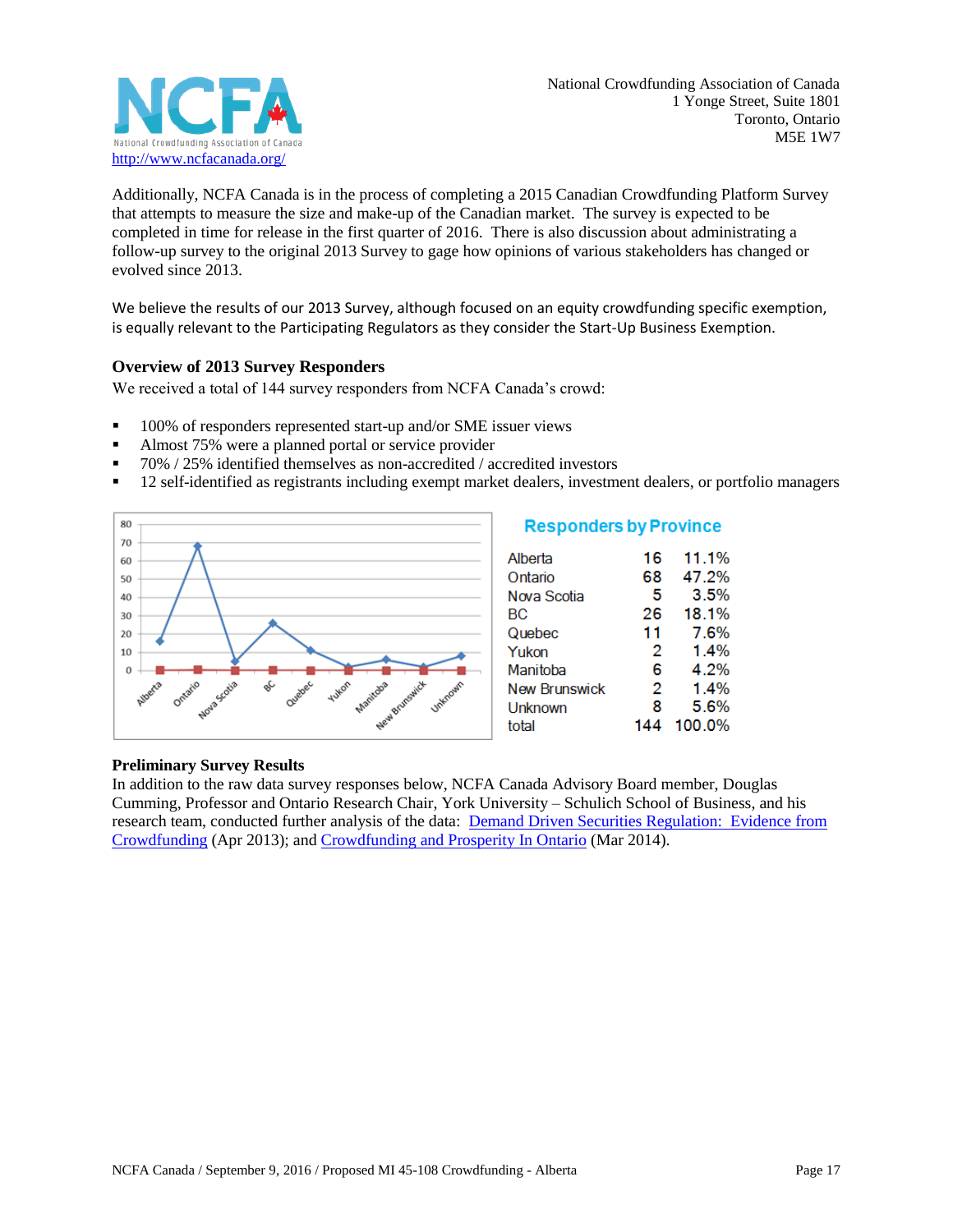

# **Should we Adopt a Crowdfunding Exemption?**

- 95.7% of responders voted that Canada should adopt a crowdfunding exemption under applicable securities laws.
- 74.8% of survey participants were moderately to extremely familiar with crowdfunding.
- Overall, approximately 90% of survey responders agreed or strongly agreed that there would be significant benefits for both SME issuers and investors by adopting a crowdfunding exemption.

#### **Investor Motivations to Make an Investment through Crowdfunding (Ranked in Order):**

- 1. Innovation and entrepreneurism
- 4. Direct access to entrepreneurs

2. Financial incentives

5. Diversification

3. Non-financial incentives

6. Networking

# **Should Canada Move Ahead or Follow the SEC and FINRA?**

 60.6% of survey responders agreed or strongly agreed that Canada should move ahead and finalize crowdfunding rules and regulations (23.1% were undecided).

#### **Pilot Project**

- 73.7% of survey responders believed that Canada should approve a crowdfunding exemption on a trial or limited basis initially.
- <sup>43.3%</sup> or the majority of survey responders answered that the trial should be based on a limited period of time.
- A very low 5.6% clearly indicated that a crowdfunding pilot project should not be restricted to a particular industry or sector.

#### **Investor Limits and Restrictions**

- 72.9% of the responders voted that the investment cap should be \$10,000-\$15,000 or more per investor in a 12-month period.
- 64.2% of responders indicated that there should not be any further caps on the funds that can be invested with a single crowdfunding issuer within a 12 month period.

#### **Issuer Limits**

- 45% of responders voted that the aggregate amount of capital that an issuer should be able to raise in a 12 month period is up to \$2,000,000.
- 45% of responders indicated that there should not be a limit.

#### **Secondary Market**

- 64.4% of survey responders believed that securities should be free-trading after a period of time.
- 83.7% of survey respondents indicated that crowdfunding securities should be eligible for second market trading after 12-24 months of the original purchase.
- Note, by way of comparison and under theUSJOBS Act there is a moratorium on transferring shares within one year from the date of issuance, unless the transfer is to an accredited investor or back to the company.

# <span id="page-17-0"></span>**Prospective Crowdfunding Exemption**

NCFA Canada advocates that a crowdfunding exemption in Canada will increase the awareness of Canadian start-ups, support innovation and entrepreneurism, create jobs and contribute to the total GDP and export base of the economy.